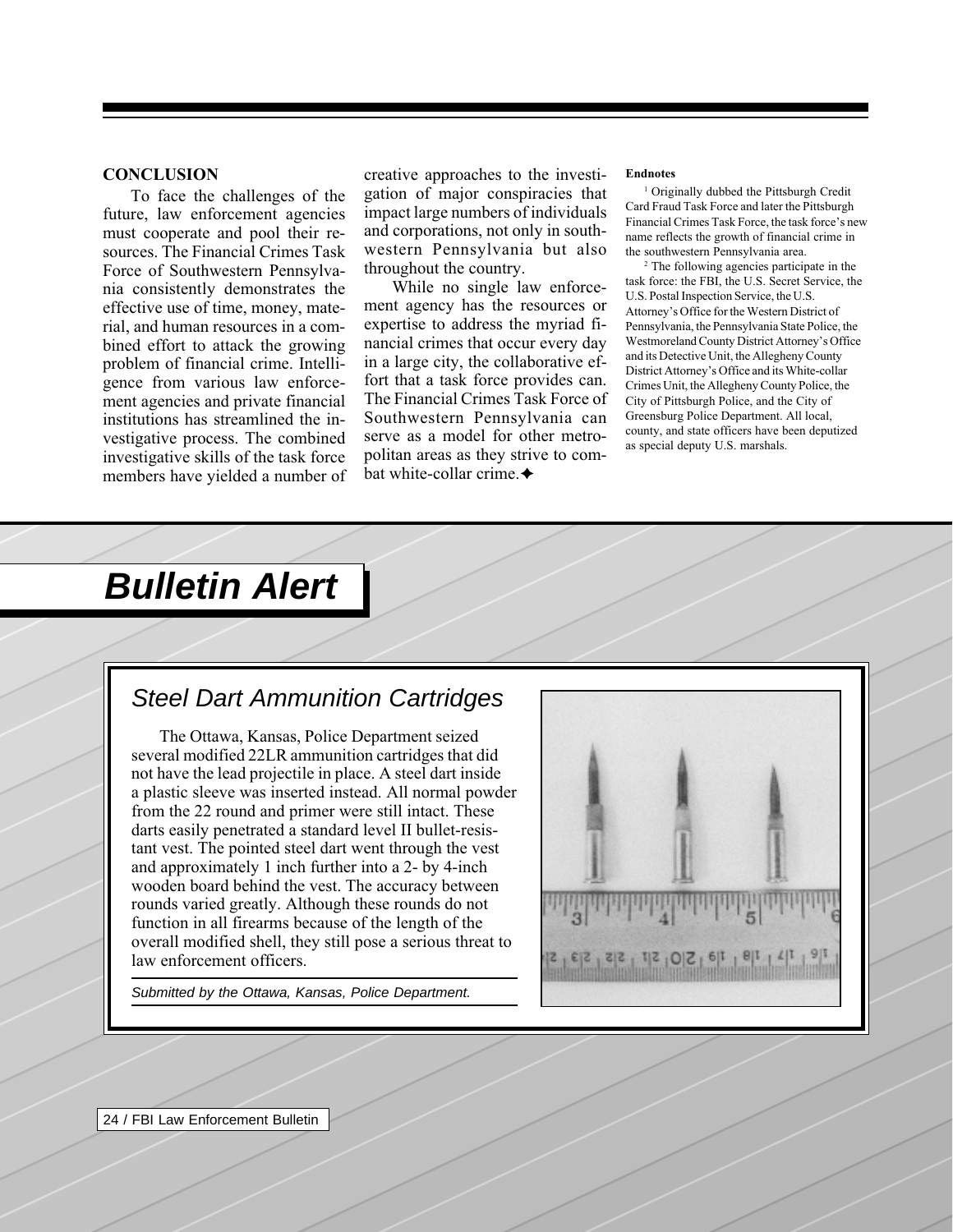## Legal Digest

# **Electronic Surveillance** A Matter of Necessity

By THOMAS D. COLBRIDGE, J.D.

**C**<br> **C** iminal investigations are<br>
the even increasingly<br>
targets become even more sophisticated. The challenge for criminal investigators is to keep pace by using increasingly sophisticated investigative techniques. One extremely successful technique has been electronic surveillance, both silent video surveillance and interception of wire, oral, or electronic communications. No jury can ignore watching defendants commit crimes before their very eyes or hearing the defendants talk about their crimes in their own voices. This article focuses on investigators' obligation to demonstrate the necessity for electronic surveillance before the court will authorize its use. becoming increasingly more difficult as criminal

#### **HISTORY**

Electronic surveillance is not a new technique. As long ago as 1928, the U.S. Supreme Court wrestled with the constitutional implications of governmental recording of telephone calls. The Court decided in the case of *Olmstead v. United States*<sup>1</sup> that tapping a telephone line from outside a residence was not a search under the Fourth Amendment.2 The Court reasoned that the government, by tapping the telephone line outside the residence, had not invaded any constitutionally protected area ("persons, houses, papers, and effects..."). In addition, the government had seized mere



telephone conversations, instead of tangible objects ("the persons or things to be seized") described in the Fourth Amendment.<sup>3</sup>

In 1934, perhaps partially in response to the *Olmstead* case, Congress passed the Communications Act of 1934.<sup>4</sup> That Act prohibited the unauthorized recording of telephone calls but only if the contents of the recording were disseminated. Consequently, the government could tap telephones as long as it

did not reveal the content of the recorded conversations without authorization.

The U.S. Supreme Court completely altered the legal landscape surrounding electronic surveillance with two decisions in 1967. In *Katz* v. United States,<sup>5</sup> the Court redefined a search under the Fourth Amendment. The Court decided that a Fourth Amendment search occurs anytime the government infringes a person's reasonable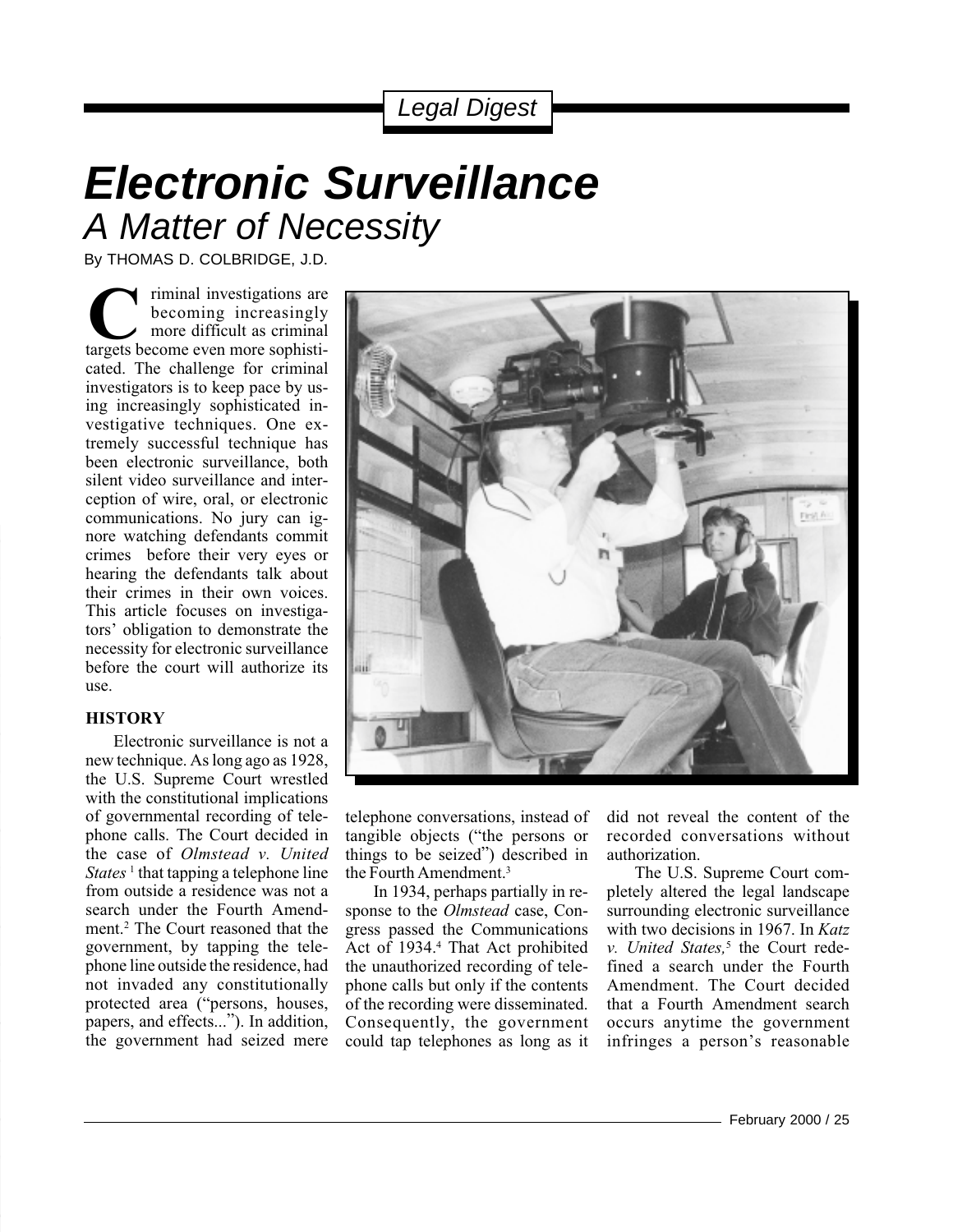

instructor at the FBI Academy.

 $\epsilon$ 

**...a Fourth Amendment search occurs anytime the government infinges a person's reasonable expectation of privacy.**

"

expectation of privacy. Under this new definition, the government does not have to invade a constitutionally protected area for a search to occur. The Fourth Amendment now protects people, not places the government may not unreasonably invade a person's privacy anywhere, in public or private, as long as the person's expectation of privacy in that activity or place is objectively reasonable.6 In *Berger v. New York,*<sup>7</sup> the Supreme Court, while reviewing the New York state wiretapping law, clearly held that any form of electronic surveillance that infringes this reasonable expectation of privacy is a Fourth Amendment search. The Court also established the constitutional standards for obtaining authority to wiretap.

In 1968, Congress codified the requirements for obtaining court authority to intercept oral and wire communications in Title III of the Omnibus Crime Control and Safe Streets Act (Title III).<sup>8</sup> This Act subsequently was amended in 1986

to include the interception of electronic communications among its prohibitions<sup>9</sup> and, in 1994, by the Communications Assistance for Law Enforcement Act (CALEA).<sup>10</sup> Most states have enacted electronic surveillance statutes patterned after the federal model. $<sup>11</sup>$ </sup>

There is no federal legislation concerning judicial authorization of silent video surveillance.<sup>12</sup> The federal courts have decided that Title III—governing the interception of oral, wire, and electronic communications—neither prohibits nor authorizes the practice.13 Instead, federal courts have the authority to issue silent video surveillance warrants under Rule 41 of the Federal Rules of Criminal Procedure.14

#### **IS A WARRANT NECESSARY?**

If a government action in no way infringes upon a reasonable expectation of privacy, it is not a search under the Fourth Amendment.<sup>15</sup> In that case, officers are not governed by the Constitution's

warrant requirement. Consequently, court authority for electronic surveillance is not required by the Fourth Amendment where there is no reasonable expectation of privacy.

For example, no warrant is required on the federal level to videotape activity in an open field,<sup>16</sup> or other public places.17 It also is not a violation of either Title III or the Fourth Amendment to tape record a defendant's prearrest conversation in the backseat of a police car, $18$  or outgoing telephone calls from a prison that already are routinely recorded.19

Similarly, the federal courts have ruled that there is no expectation of privacy in a conversation or activity when one party to the conversation or activity consents to government monitoring.20 Such conversations have been specifically exempted from Title III coverage<sup>21</sup> and from the Fourth Amendment's warrant requirement for silent videotaping.<sup>22</sup>

#### **THE WARRANT REQUIREMENT**

The courts and Congress have long considered any form of electronic surveillance extremely invasive. As the Supreme Court noted in the *Berger* case: "[I]t is not asking too much that officers be required to comply with the basic command of the Fourth Amendment before the innermost secrets of one's home or office are invaded. Few threats to liberty exist which are greater than that posed by the use of eavesdropping devices."<sup>23</sup> Because of this view, the prerequisites for obtaining a warrant authorizing electronic surveillance of oral, wire, and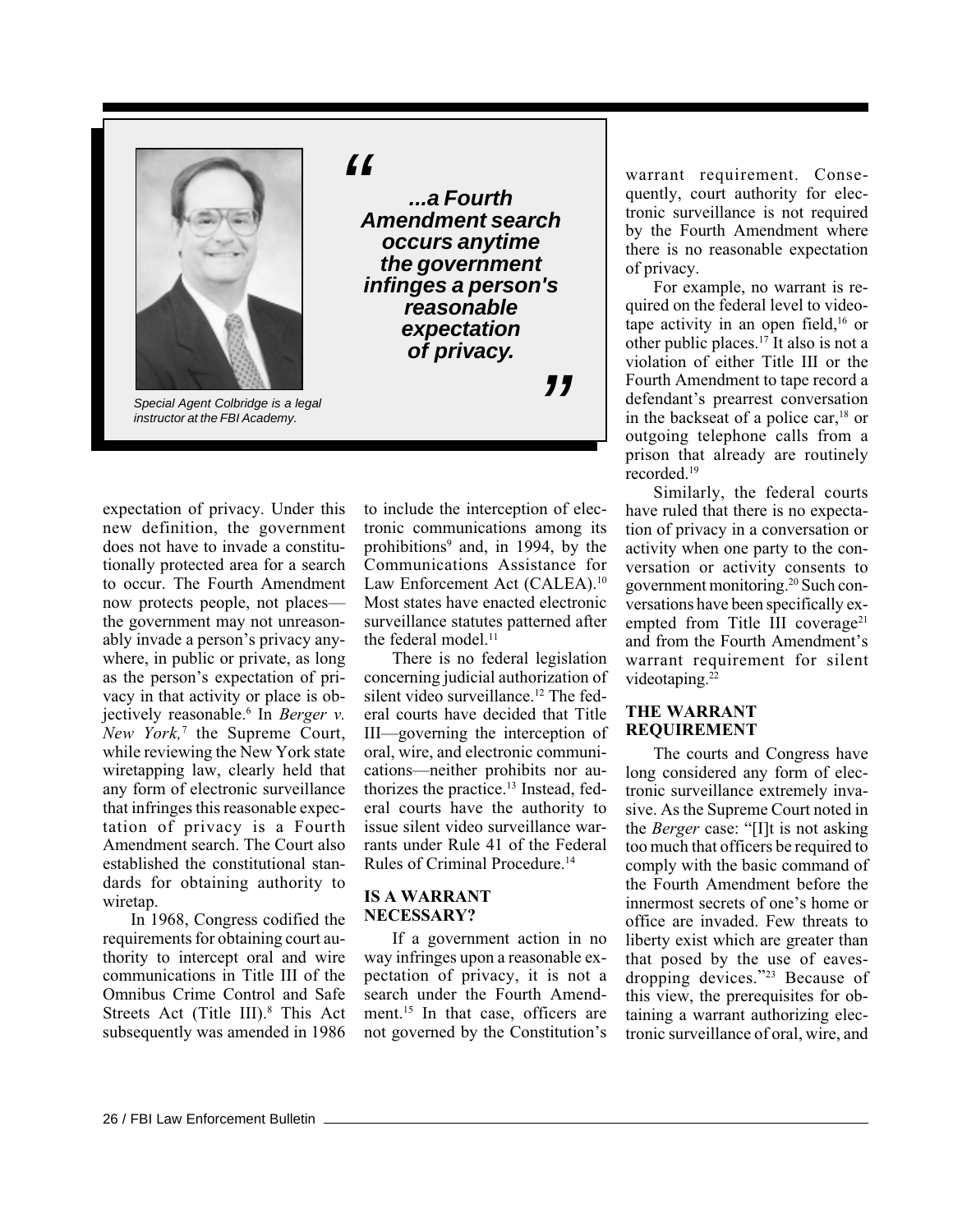electronic communications, as well as silent video, are quite strict.<sup>24</sup> Officers must comply with the Fourth Amendment requirements of probable cause<sup>25</sup> and particularity.<sup>26</sup> In addition, Title III requires that officers seek prior authorization from a particular government official;27 identify previous electronic surveillance applications regarding the same people, facilities, or places;28 confine their surveillance to only relevant conversations or activities (the "minimization requirement");<sup>29</sup> specify the length of time the technique will be used; $30$ and certify that normal investigative techniques have been tried and failed, are reasonably unlikely to succeed, or too dangerous to attempt.31 It is this last requirement, the exhaustion of normal investigative techniques, that is the focus of the remainder of this article.

#### **A Matter of Necessity**

The courts and Congress view electronic surveillance as extremely invasive. With more traditional investigative techniques, the person targeted knows what the police are doing. Individuals interviewed about criminal activity clearly know they are suspected. If the police search a person's home under the authority of a search warrant, the homeowner is present at the time of the search or learns of the search soon after when a copy of the warrant is found on the premises. Even if the police use an informant or undercover officer to speak to the subject about criminal activity, the subject makes a choice to divulge information and assumes the risk that the information will be given to the police.

The same is not true with electronic surveillance. The subjects are unaware that their words or actions are being recorded by the government until much later. And in some cases, the words and actions recorded were never even exposed to another, so the subject cannot be said to have accepted any risk. Because of this extraordinary invasiveness, electronic surveillance should be authorized only when necessary.<sup>32</sup> In the words of the Supreme Court, electronic surveillance should not be "resorted to in situations where traditional investigative procedures would suffice to expose the crime."33

**follogy**<br> *requist authority<br>
for electronic<br>
surveillance is not<br>
required by the Fouth* **...court authority for electronic surveillance is not Amendment where there is no reasonable expectation of privacy.**

#### **The "Exhaustion" Statement**

The "Exhaustion" Statement<br>Title III requires that the appli-<br>cation for an electronic surveillance<br>order include "a full and complete Title III requires that the appliorder include "a full and complete statement as to whether or not other investigative procedures have been tried and failed or why they reasonably appear to be unlikely to succeed if tried or to be too dangerous...."<sup>34</sup> In addition, the surveillance order may be issued only if the reviewing judge makes a specific finding to

that effect.35 While there is no corresponding statutory obligation on the federal level, federal courts have imposed the same requirement on officers seeking authority to surveil an area by means of silent video.<sup>36</sup>

This requirement is commonly known as the "exhaustion" statement. It is an unfortunate description because it implies that law enforcement must exhaust all other standard investigative techniques before resorting to electronic surveillance. Nothing could be farther from the truth. The statutory language of this necessity requirement is disjunctive and actually permits the government to establish the necessity for the electronic surveillance in three different ways. Necessity can be shown by demonstrating that:

> 1) standard techniques have been tried and failed;

2) standard investigative techniques are reasonably likely to fail; or

3) standard investigative techniques are too dangerous to try. $37$ 

### **Necessity Requirement Defined**

The courts have recognized that the necessity requirement must be evaluated in a "practical and commonsense" way.38 This approach requires that the reviewing judge consider all of the unique facts and circumstances of each case when deciding if electronic surveillance is necessary. Consequently, even if the government's application is inartfully drawn, the government still may argue that the facts presented in the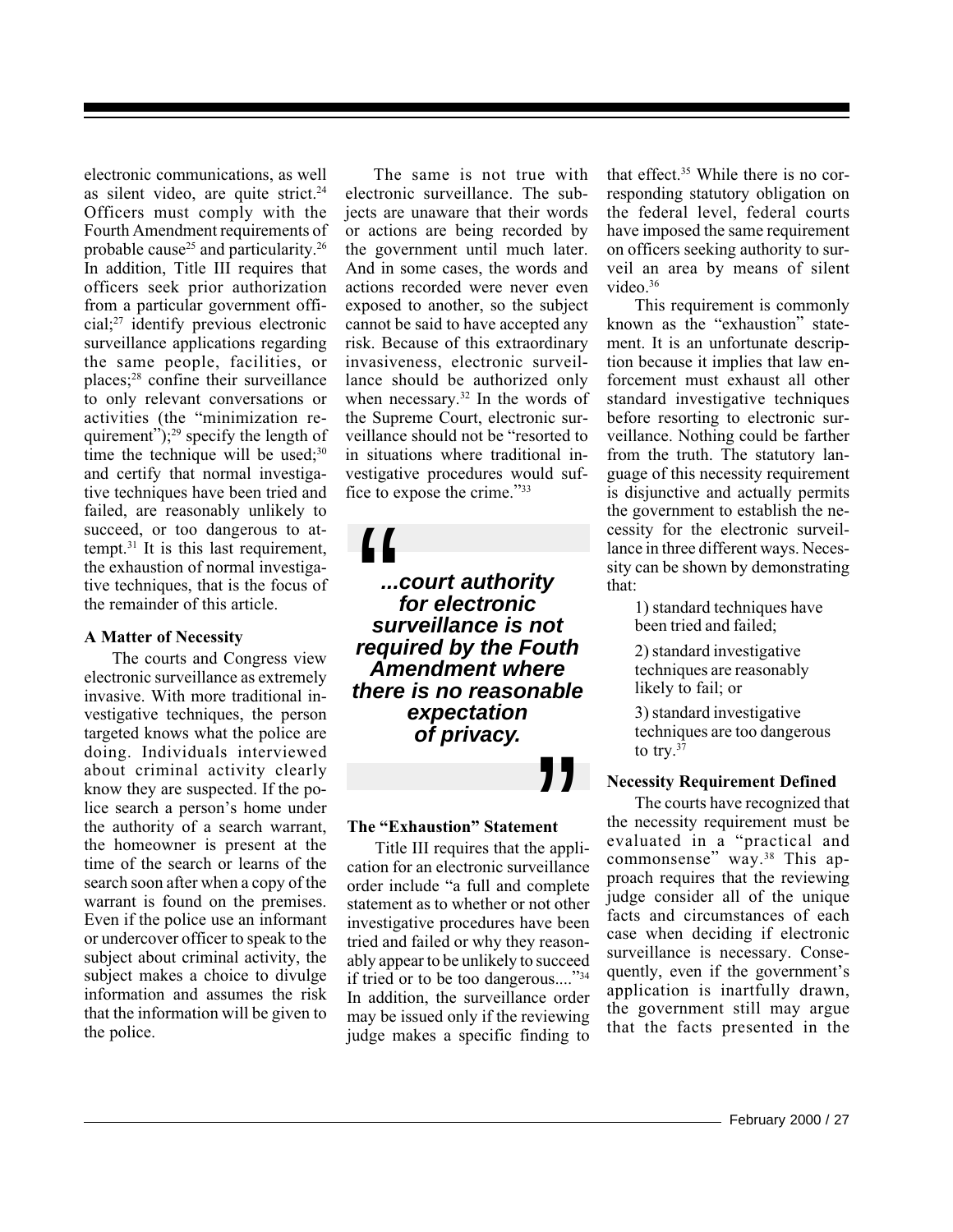application are sufficient for the reviewing judge to conclude from commonsense that electronic surveillance is necessary. As the U.S. Court of Appeals for the Tenth Circuit has noted: "[T]he government's failure to explain its failure to utilize one or more specified categories of normal investigative techniques will not be fatal to its wiretap application if it is clear, under the government's recitation of the facts of the case, that requiring the government to attempt the unexhausted and unexplained normal investigative techniques would be unreasonable."39

 Mere conclusions, allegations, and boiler-plate language will not satisfy the necessity requirement. The application for the electronic surveillance order specifically must explain why, in the particular case at hand, ordinary investigative techniques have not worked or would fail or be too dangerous.<sup>40</sup>

For example, the following statement was found to be conclusory: "Search warrants would not produce the full scope of the scheme or the identity of his many associates."<sup>41</sup> That statement, standing alone, offers the reviewing judge no explanation of why search warrants would be futile in this particular case. The officer making that statement might have had years of investigative experience that led him to that conclusion. The court may certainly consider that experience in making its evaluation of necessity. However, because there was no attempt to demonstrate why that conclusion was relevant in this particular case, the court was unpersuaded.

#### **GENERAL INVESTIGATIVE TECHNIQUES**

Title III requires that applicants for an order authorizing surveillance of oral, wire, or electronic communications explain in their applications what other investigative techniques have been tried and failed. If these techniques have not been tried, applicants must show why it would be futile or too dangerous to do so.42 A similar requirement has been attached to applications for authority to use silent

 $\begin{array}{c}\n1 \\
\begin{array}{c}\n\cdot \\
\cdot \\
\cdot \\
\cdot \\
\cdot\n\end{array}\n\end{array}$ **...the electronic surveillance order specifically must explain why... ordinary investigative techniques have not worked, or would fail or be too dangerous.**

Video surveillance.<sup>43</sup> What standard<br>
investigative techniques must offi-<br>
cers consider? What circumstances<br>
will make these techniques futile or video surveillance.<sup>43</sup> What standard investigative techniques must officers consider? What circumstances too dangerous?

A court's view of what techniques are reasonable or futile or too dangerous will be colored by the investigator's explanation of the goals of the investigation. For example, the use of undercover officers may be sufficient and reasonable to reveal the activities of a street-level narcotics dealer. However, if the goal of the investigation

is to identify the dealer's associates and suppliers, undercover officers alone may not be sufficient. The broader the goals of the investigation, the greater the need for sophisticated investigative techniques. Investigators should ensure that the court knows what those goals are.

There may be circumstances in which officers need not consider any other techniques at all. If investigators can explain why other standard investigative techniques are either reasonably likely to fail or too dangerous, they have met their burden.44 Consider the one-person counterfeiting operation. A single individual with no criminal history manufactures counterfeit bills in a small room. The subject then personally takes the bills and deposits them in unsophisticated off-shore banks where the bills are not inspected closely. In such a situation, standard techniques are likely to fail. Perhaps the only successful technique would be the installation of video cameras in the subject's workshop.

What if investigators have tried standard investigative techniques and gotten some favorable results? That does not preclude the possibility of court-authorized electronic surveillance. For example, in *United States v. Maxwell,*45 officers received useful information from a cooperating defendant, surveillance of individuals identified by the cooperating defendant, and pen registers. The court still found that electronic surveillance was necessary because the officers had not been able to determine the full scope of the suspected conspiracy or develop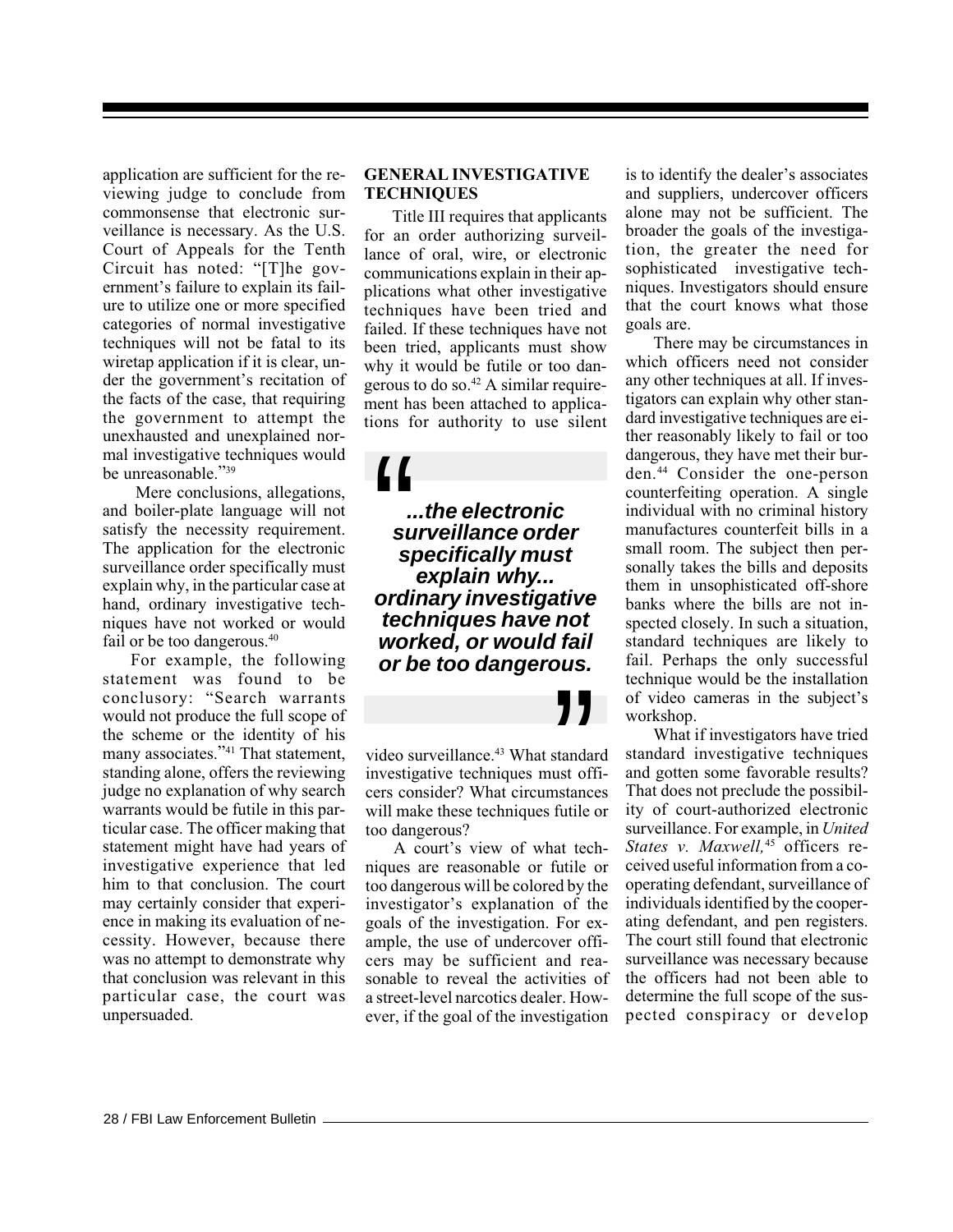enough evidence for a successful prosecution.

It is clear that the government need not exhaust, consider, or explain away all other conceivable investigative techniques before resorting to electronic surveillance. The requirement is designed to ensure that electronic surveillance is not used as a first resort when other standard, less intrusive investigative techniques would expose the crime.46

It may be harder for the government to show the necessity for electronic surveillance in areas such as the home where people have a higher expectation of privacy. For example, the U.S. Court of Appeals for the Tenth Circuit has said: "Our holding is narrowly limited to business premises. We leave for another day the details of the higher showing [of necessity] that would *a fortiori* be required to justify video surveillance of the central bastion of privacy—the home."47

#### **SPECIFIC INVESTIGATIVE TECHNIQUES**

What other standard investigative techniques should investigators consider? The answer, of course, depends upon the unique circumstances of each investigation. Reasonable techniques in one investigation may not be reasonable in another.

However, the legislative history of Title III and the federal case law provide clear guidance regarding what Congress and the courts consider reasonable techniques. In the legislative history of Title III, Congress identified four techniques that investigators should consider:

1) standard visual and aural surveillance;

2) questioning and interrogation of witnesses or participants (including the use of grand juries and the grant of immunity if necessary);

3) the use of search warrants; and

4) the infiltration of criminal groups by undercover agents or informants.48



Some courts have added two other techniques, the pen register and the trap and trace.<sup>49</sup>

Because Congress considered these techniques standard and reasonable, investigators seeking court authorization for electronic surveillance should discuss their failure, futility, or danger when applying for that authorization. That discussion must be in terms of the investigation at hand, not in terms of investigations in general. Courts have recognized many circumstances in which these standard techniques would be futile or too dangerous. A

discussion of some of these circumstances demonstrates the commonsense approach taken by courts in judging the necessity requirement.

#### **Interrogation**

The technique of using standard interviews has obvious drawbacks. Such overt investigation would alert the targets to the investigation.50 Interviewees would likely fear reprisals if it became known they had talked to law enforcement.<sup>51</sup> No one person is likely to know the full extent of the criminal enterprise.<sup>52</sup>

All of the same drawbacks apply to using the grand jury. In addition, because a grand jury witness may be granted immunity to testify early in the investigation, top-echelon leaders could get immunity before the full extent of the enterprise and its leadership is known.53

#### **Search Warrants**

The problems of executing search warrants during an investigation also are obvious. Targets are alerted so they can take defensive measures or flee.54 Records located in one location are unlikely to give investigators a true picture of the entire scope of the criminal enterprise.55 A search could be futile where the criminal business is done on the telephone<sup>56</sup> or any records discovered are in a code unknown to investigators.<sup>57</sup>

#### **Standard Physical Surveillance**

Obviously, the physical location and design of the area to be surveilled are factors the courts must consider. A home in a quiet residential<sup>58</sup> or rural<sup>59</sup> setting would pose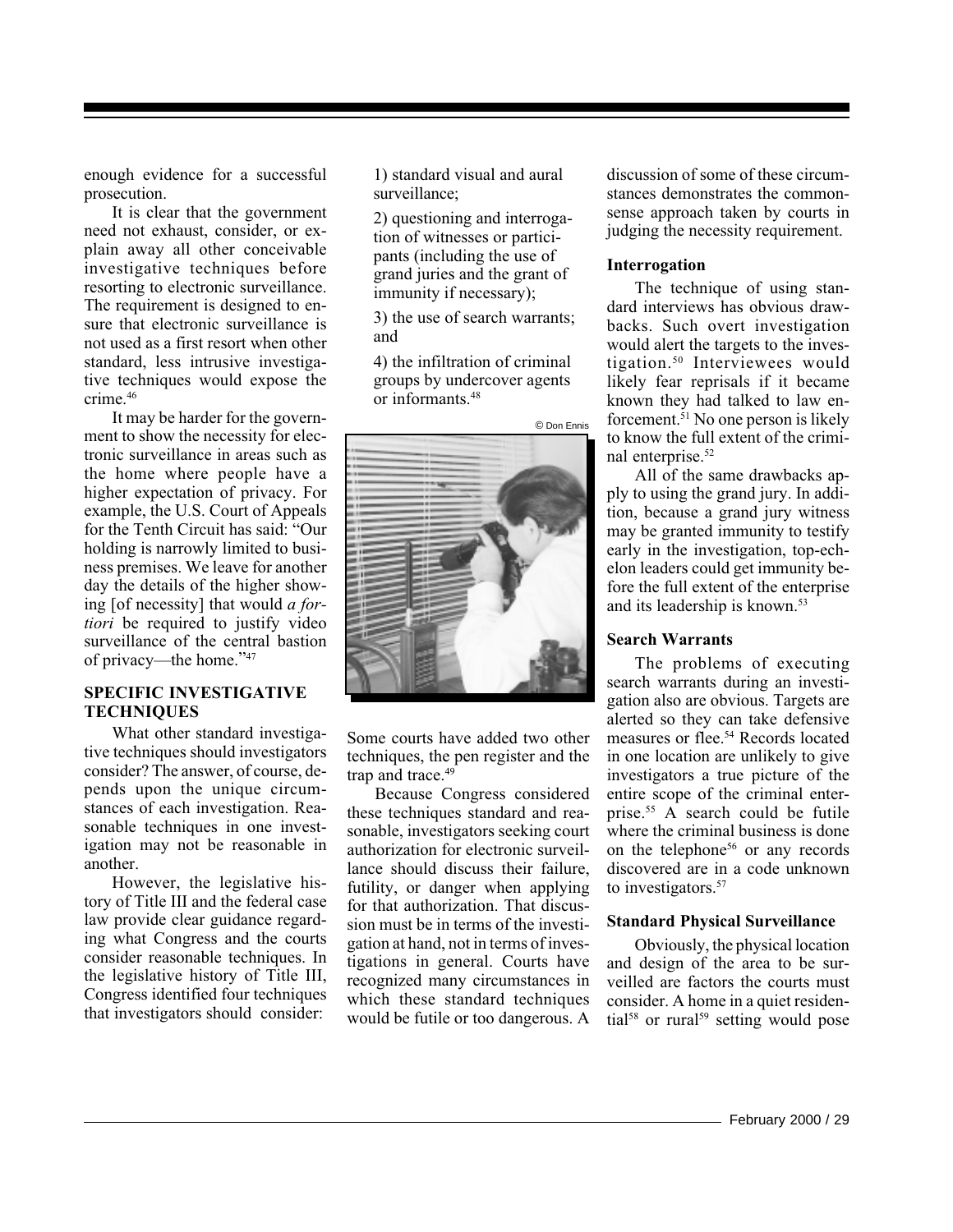problems for surveillance teams. A home surrounded by high walls may be impossible to watch.<sup>60</sup> The target may have detected surveillance in the past<sup> $61$ </sup> or be known to practice countersurveillance measures.62 The number of vehicles available to the surveillance target is also a consideration.<sup>63</sup> It also could be impractical and futile to attempt surveillance because the targets are active 24 hours a day. $64$  Finally, even if the target successfully is followed, it does not give investigators any information regarding meetings to which the target may have traveled.<sup>65</sup>

#### **Informants and Undercover Officers**

Investigators also should consider these techniques prior to applying for court authorized electronic surveillance. Courts have recognized, however, that these techniques at times may be futile or too dangerous.

Informants themselves may pose problems. They may refuse to testify against the defendant.<sup>66</sup> They may have extensive criminal histories making them subject to impeachment.67 Informants may not have access to crucial meetings where criminality is discussed $68$  or may not be able to know the entire scope of the criminal enterprise.<sup>69</sup>

The unique facts of the case may make the use of informants impractical. For example, in *United States v. Oriakhi*,<sup>70</sup> the target was a new immigrant to the United States who knew very few people in the area and spoke a foreign language. Using informants or undercover operatives in this situation would have been problematic at best.

It simply may be too dangerous to insert an informant or undercover officer. The members of the criminal enterprise may have an extremely close relationship in a very closed community. A stranger certainly would arouse suspicions.<sup>71</sup> The target's previous violent response to attempts at infiltration may preclude the possibility of using informants or undercover officers.72 The target may be too crafty or wary to make attempts to infiltrate the organization safe.73

 $\mathbf{H}$ <br> $\mathbf{f}$ <br> $\mathbf{e}$ <br> $\mathbf{f}$ <br> $\mathbf{e}$ <br> $\mathbf{f}$ <br> $\mathbf{e}$ **Reasonable techniques in one investigation may not be reasonable in another.**

### **Pen Register and Trap and Trace**

 $"$ <br>the percent to the percent of the space of the space of the space of the space of the space of the space of the space of the space of the space of the space of the space of the space of the space of the space of the s Some courts have added the pen register and the trap and trace to the list of standard investigative techniques. The pen register is a device that records numbers dialed *from* a telephone. The trap and trace is a device that records numbers dialed *to* a telephone and provides the name of the subscriber to the instrument making the call. They are usually used in tandem. A simplified court order is required to install the devices.74

While the devices provide excellent information on possible associates of the owner of the telephone they monitor, courts have

recognized their limitations. The devices cannot specifically identify the caller, only the instruments from which the call is made.75 The devices also cannot reveal the nature of the conversation.<sup>76</sup> Consequently, even if extensive associational information is developed through the use of the devices, more specific proof of criminal activity will be needed to successfully prosecute a criminal case.

Of course, this discussion does not encompass the whole spectrum of investigative techniques available to the criminal investigator, merely those typically identified in the case law as being standard, reasonable techniques. The applicant for the electronic surveillance order should discuss any and all other techniques used and explain their failure to produce a prosecutable case.

#### **CONCLUSION**

One of the most powerful investigative tools available to law enforcement is electronic surveillance of wire, oral, and electronic communications, as well as silent video surveillance of areas. While powerful, these techniques are also extremely invasive. Consequently, the federal Congress and courts, and state legislatures and courts, have sought to limit the use of electronic surveillance to only those times when its use is necessary.

The necessity requirement may be satisfied if the standard techniques have been tried and failed or if investigators can explain why each technique would be futile in their particular investigations, why the technique is simply too dangerous to undertake in a particular circumstance.